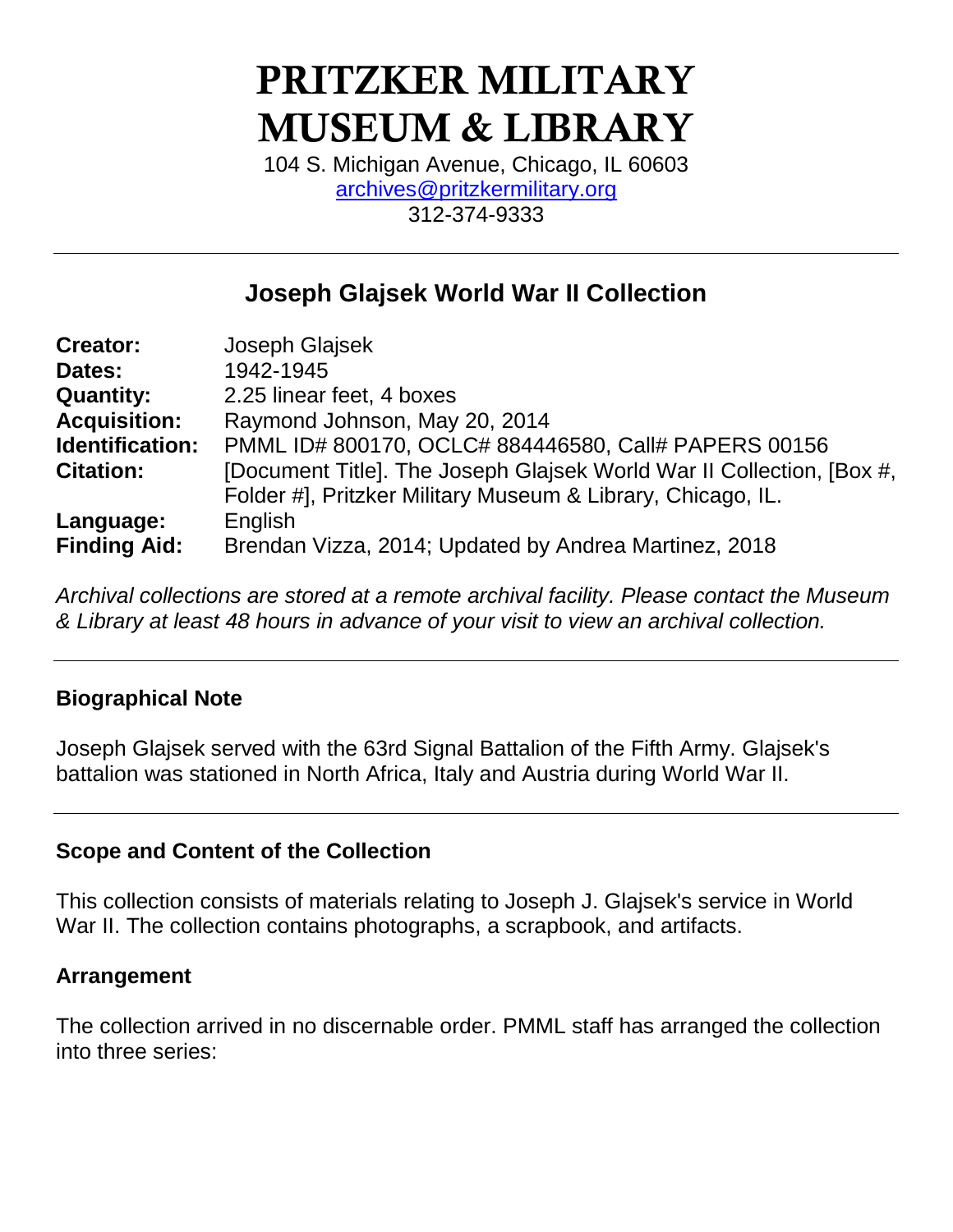#### **Series One: Photographs and Correspondence**

This series contains photographs, miscellaneous artifacts and correspondence.

### **Series Two: Oversized Photographs**

This series contains oversized photographs.

#### **Series Three: Photo Albums**

The photo albums contain photos of Joseph Glajsek's military service from basic training through the end of the war. The albums are unbound.

#### **Rights**

Copyrights held by Raymond Johnson were transferred to the Pritzker Military Museum & Library. All other rights are held by the author or publisher. Users assume responsibility for following copyright laws as established by US Code Title 17.

#### **Separations**

| <b>Item ID</b> | <b>Description</b> |
|----------------|--------------------|
| 800170001      | Uniform            |
| 800170002      | <b>Billfold</b>    |
| 800170003      | Dog Tags           |
| 800170004      | Lava Rocks         |
|                |                    |

#### **Key Subjects**

This collection is indexed under the following headings in the Library's online catalog. Researchers interested in materials about related topics, persons, or places should search the catalog using these subject headings.

#### **Subjects**

United States Army United States Army Signal Corps World War, 1939-1945—Africa, North World War, 1939-1945—Austria World War, 1939-1945—Italy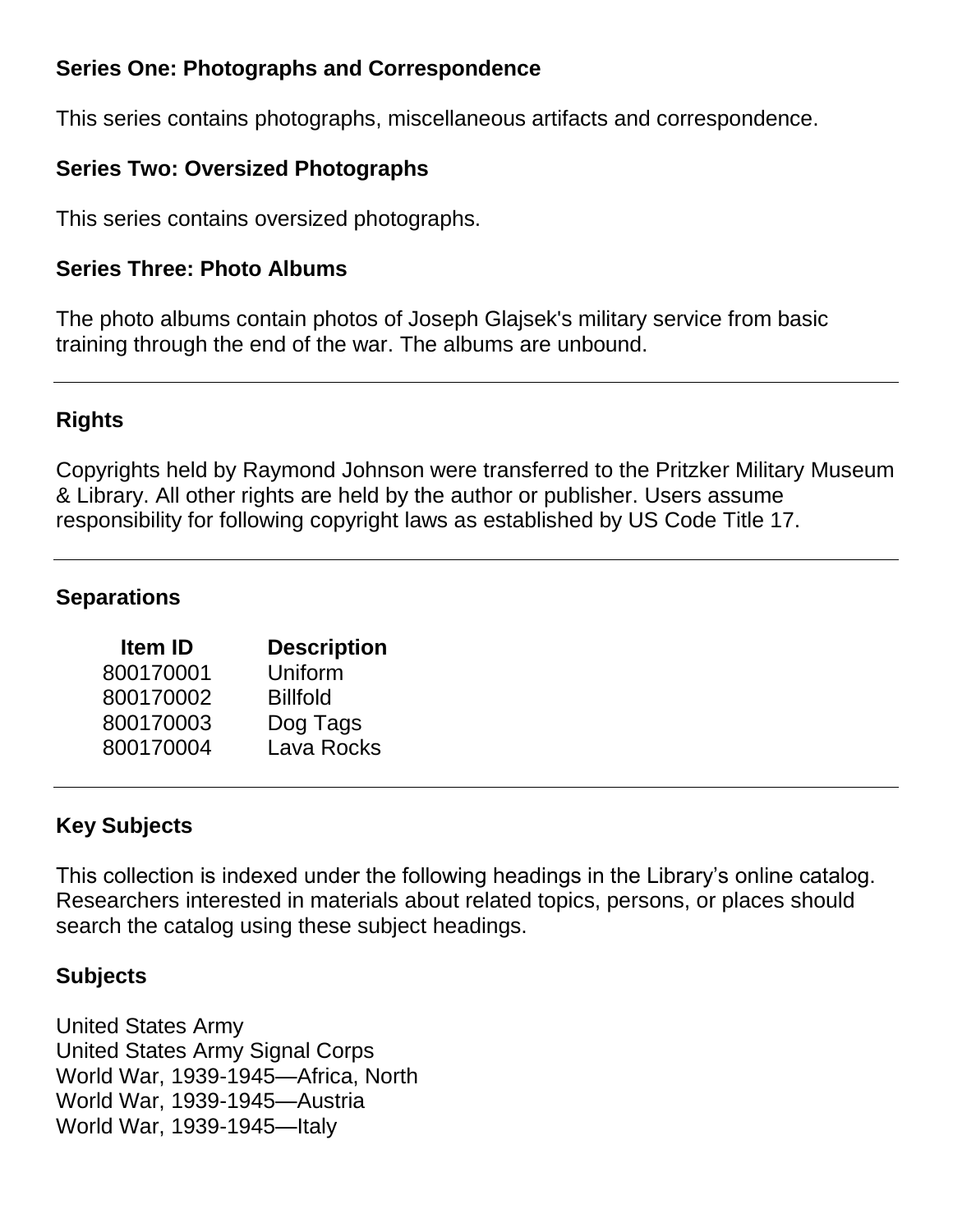# **Container List**

|   | Box Folder | Item ID#  | <b>Title</b>                                        |
|---|------------|-----------|-----------------------------------------------------|
| 1 | 1          |           | <b>Photographs</b>                                  |
|   |            | 800170005 | Photographs of Pompei, Italy                        |
|   |            |           | 800170006 Photograph of Plane                       |
|   |            |           | 800170007 Photograph of Soldier                     |
|   |            | 800170008 | Photograph of Naples, Italy, 1943                   |
|   |            | 800170009 | Photograph of Destroyed German Tank                 |
|   |            | 800170010 | Photograph of soldier                               |
|   |            | 800170011 | Photograph of North Africa, 1940s                   |
|   |            | 800170012 | <b>Photograph of Soldiers</b>                       |
|   |            | 800170013 | Photograph of Mt. Vesuvius                          |
|   |            | 800170014 | Photograph of Ruins of Pompei                       |
|   |            | 800170015 | <b>Photographs of Soldiers</b>                      |
|   |            | 800170016 | Photograph of Soldier in Italy                      |
|   |            | 800170017 | <b>Photograph of Soldier</b>                        |
|   |            | 800170018 | Photograph of soldiers                              |
|   |            | 800170019 | Photograph of soldier                               |
|   |            |           | 800170020 Photograph of soldiers                    |
|   |            |           | 800170021 Photographs of soldiers in Paestum, Italy |
|   |            |           | 800170022 Photograph of soldier                     |
|   |            | 800170023 | Photograph of army camp                             |
|   |            |           | 800170024 Photograph of soldiers sawing wood        |
|   |            |           | 800170025 Photograph of soldiers in Rome, 1940s     |
|   |            |           | 800170026 Photograph of Mt. Vesuvius                |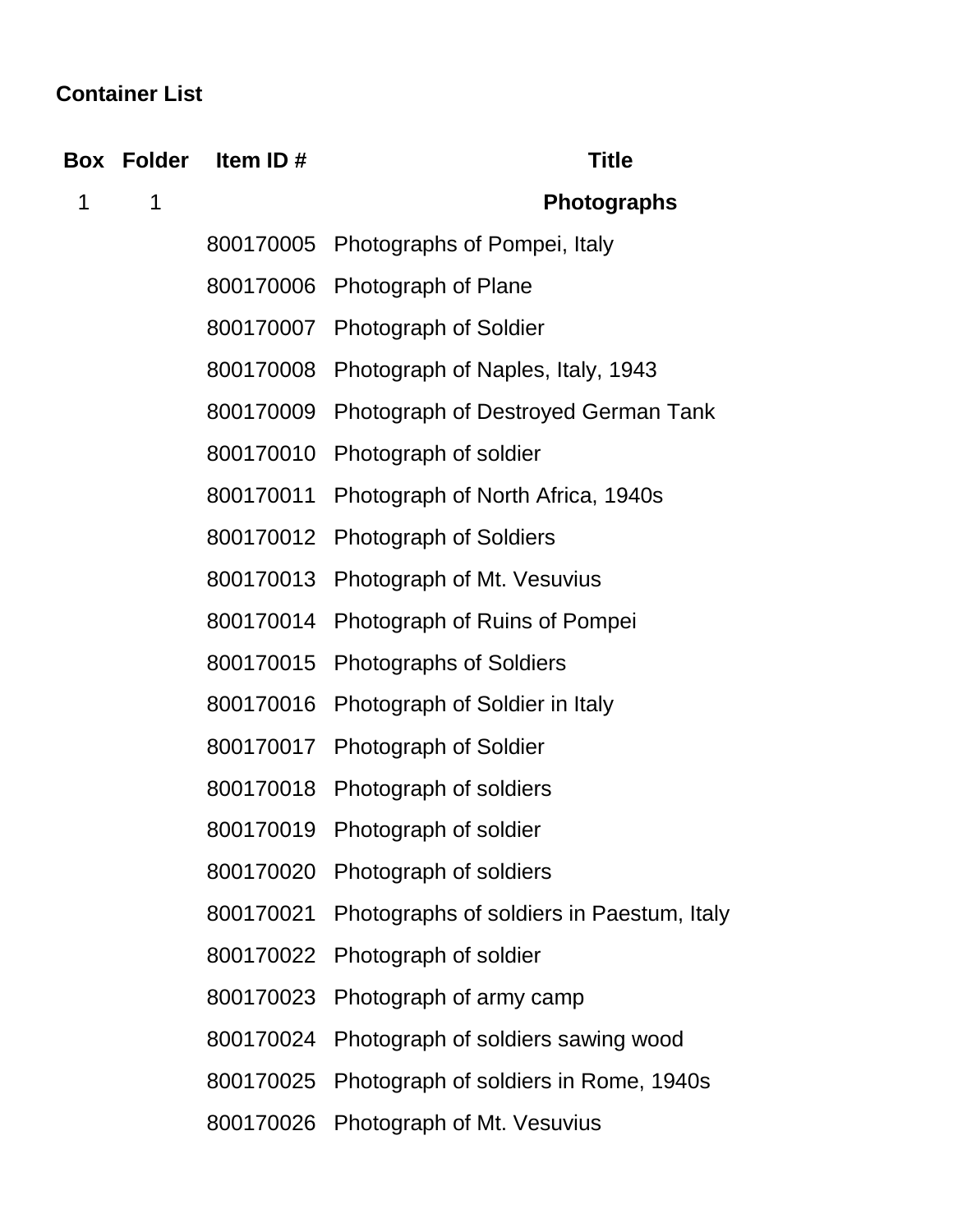- Photograph of soldiers
- Photograph of soldier in Naples, Italy
- Photograph of Voltera, Italy
- Photograph of St. Mark's Church, Venice Italy
- Photograph of soldiers with dog
- Photograph of Austria
- Photograph of soldier
- Photograph of soldiers
- Photograph of Lava, Mt. Vesuvius
- Photograph of ship
- Photograph of Ruins of Pompei
- Photograph of Plane
- Photograph of a church in Naples
- Photograph of Leaning Tower of Pisa
- Photograph of St. Mark's Square
- Photograph of snowfall in the Apennines mountains
- Photograph of swimming pool in Florence, Italy
- Photograph of soldier in Carthage
- Photograph of soldier in Naples, Italy
- Photograph of soldiers on steps leading into St. Peter's **Cathedral**
- Photograph of Bolzano, Italy
- Photograph of Verona, Italy
- Photograph of Victor Emmanuel Monument in Rome
- Photograph of Soldiers on Mt. Vesuvius
- Photograph of Private Joseph J. Glajsek
- Photograph of Mt. Vesuvius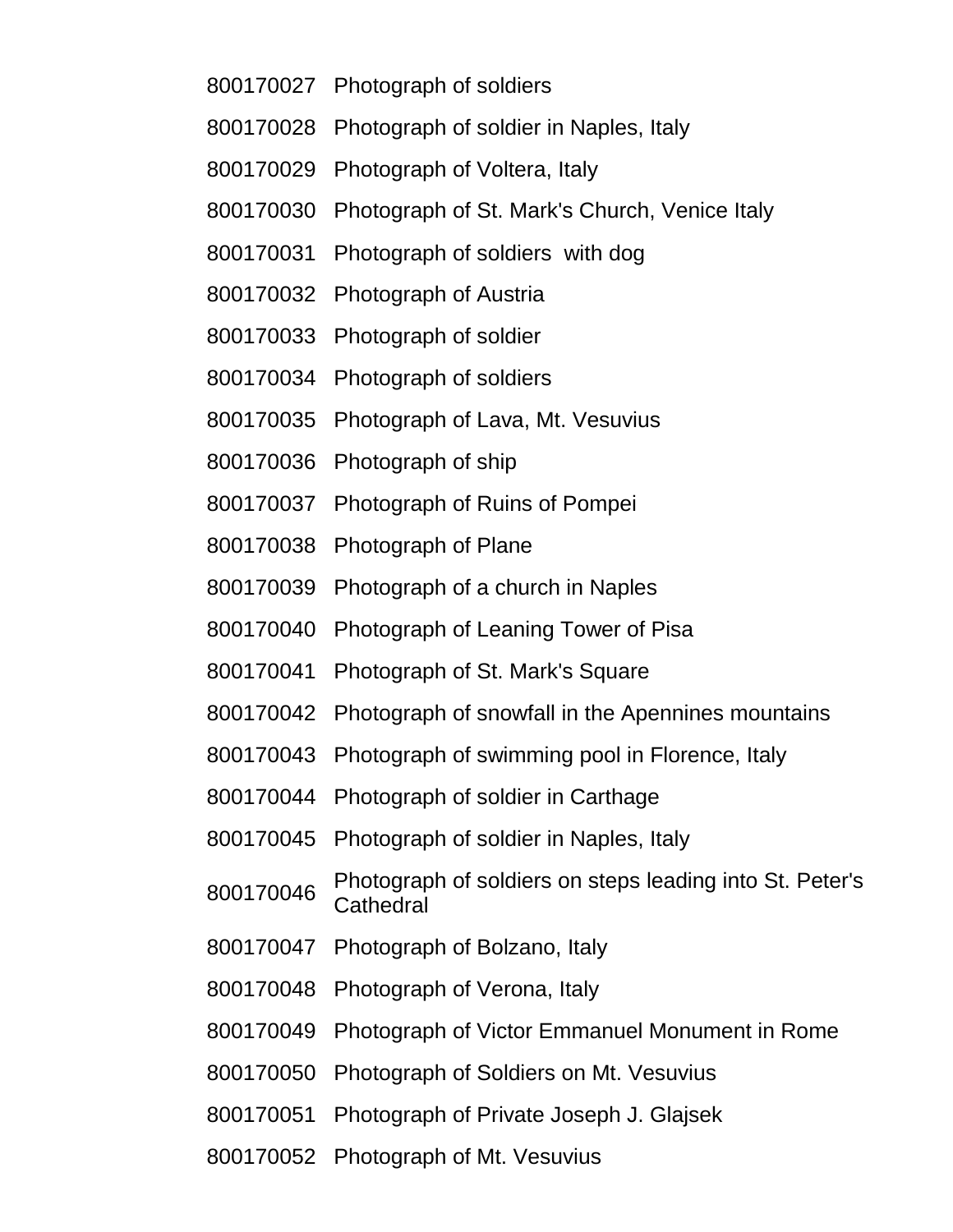- Photograph of soldier preparing to charge
- Photograph of hotel on top of mountain
- Photograph of Private Joseph Glajsek in front of abandoned German pill box
- Photograph of soldiers
- Photograph of soldiers in Linz, Austria
- Photograph of American soldiers leaving Rome
- Arab soldiers of the French Corps marching
- Photograph of American soldiers leaving Rome
- Arab soldiers of the French Corps marching
- Photograph of soldier
- Photograph of bombed out apartments in Naples, 1943
- Photograph of soldier
- Photograph of plane
- Photograph of soldier
- Photograph of soldier
- Photograph of Florence, Italy
- 800170069 Photograph of soldier draining some mud and water in Italy
- Photograph of soldiers
- Photograph of American soldiers leaving Rome
- Arab soldiers of the French Corps marching
- Photograph of A-20 bomber
- Photograph of soldiers and plane
- Photograph of A-20 bomber off coast of Grosseta, Italy
- Photograph of soldiers
- Photograph of entrance to Camp Clark, Morrocco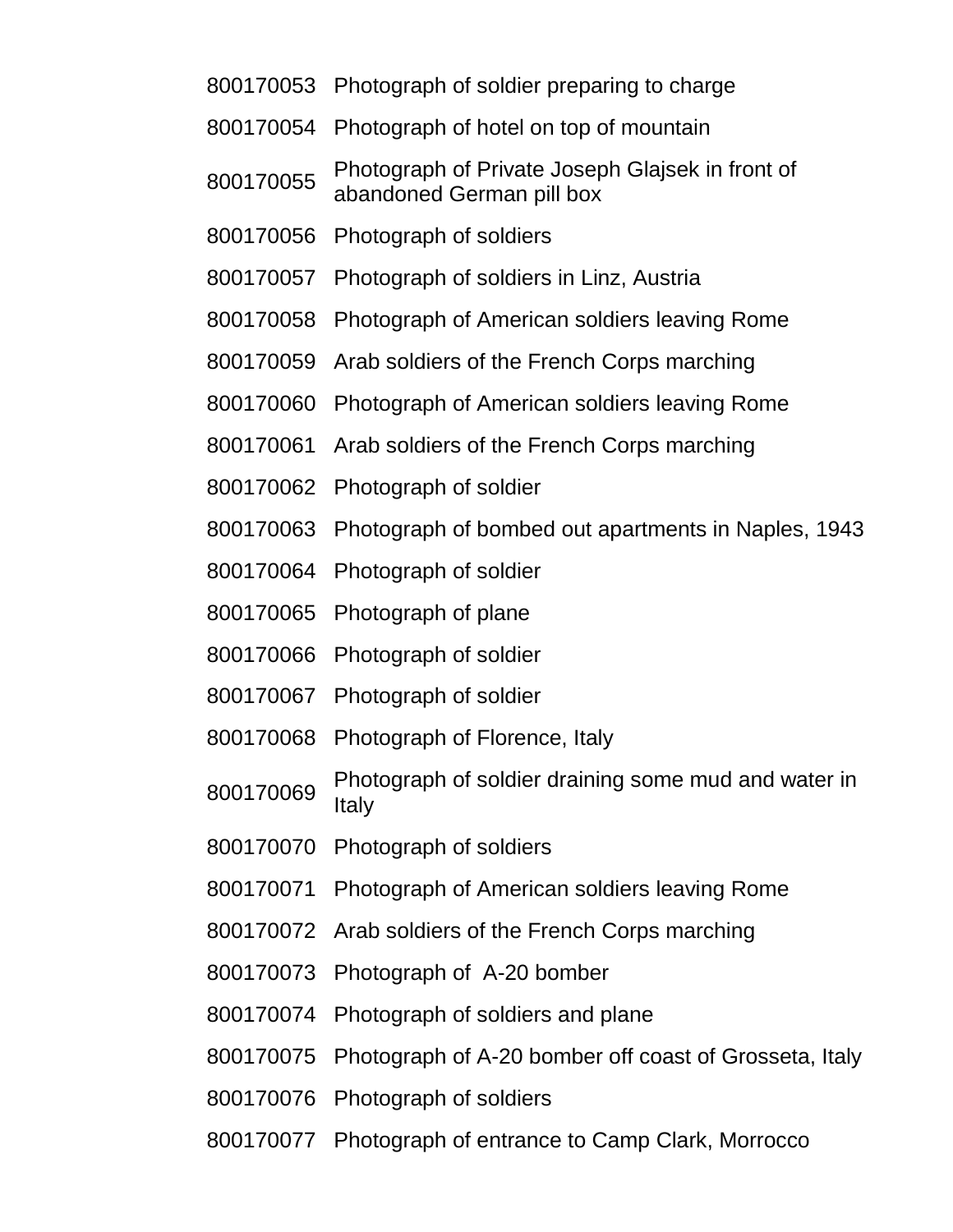- Photograph of Soldiers, Paestum, Italy
- Photograph of plane taking off
- Photograph of Northern Italy, December 1944
- Photograph of soldiers
- Photograph of Mt. Vesuvius
- Photograph of plane
- Photograph of soldier in Caserta, Italy
- Photograph of soldier after a blizzard, January 1945
- Photograph of soldier
- Photograph of hotel in Austria
- Photograph of cable car in mountains
- Photographs of soldiers
- Photograph of boat
- Photograph of soldiers in Austria
- Photograph of Austria
- Photograph of soldiers in Vienna, Austria
- Photograph of convoy
- Photograph of convoy
- Photograph of Austria
- Photograph of Austria
- Photograph of soldier
- Photograph of soldier in Austria
- Photograph of soldier with plane
- Photograph of soldier
- Photograph of cable car in mountains
- Photograph of soldiers in Italy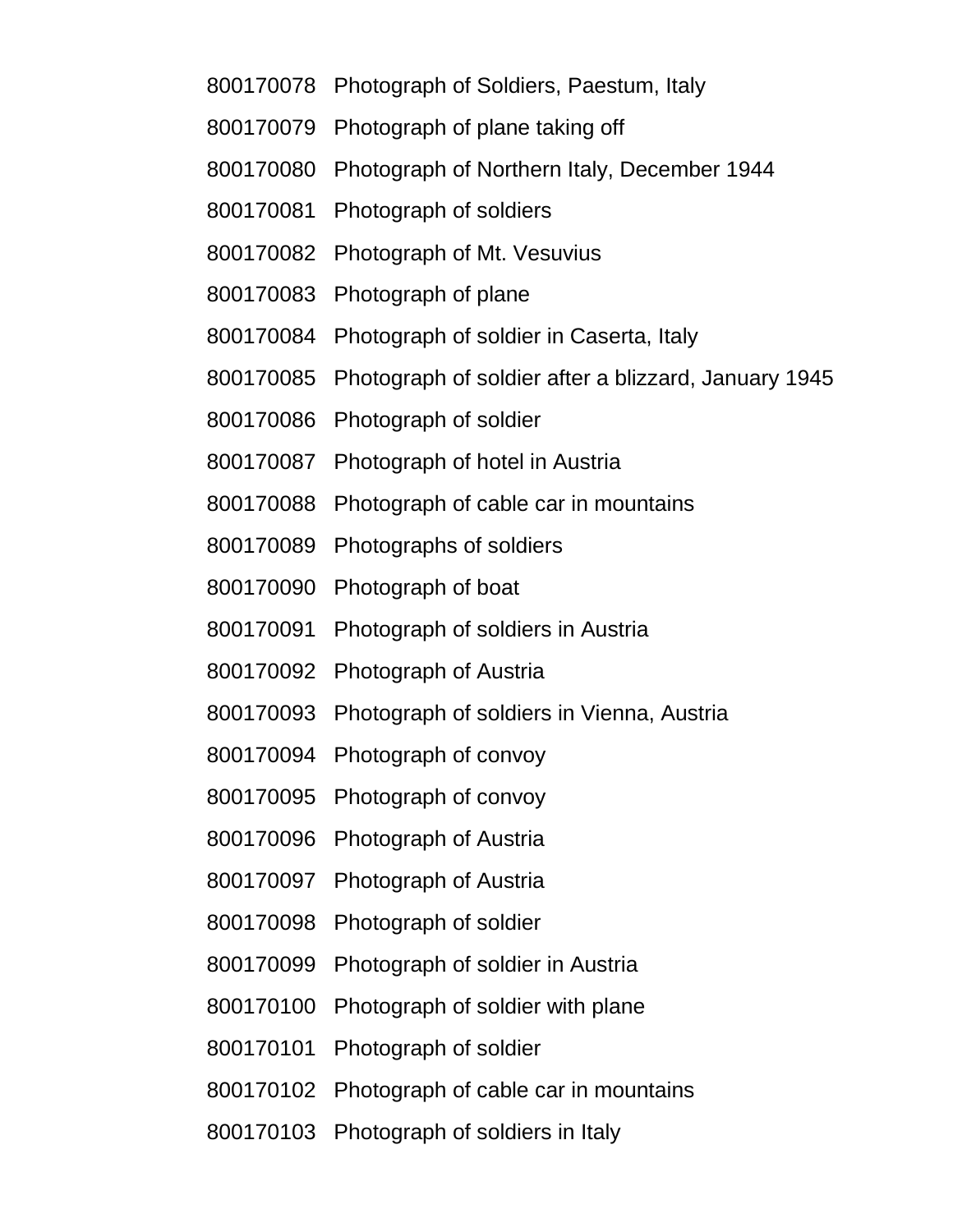- Photograph of soldiers with plane
- Photograph of soldier
- Photograph of soldier with child
- Photograph of soldiers
- Photograph of soldiers
- Photograph of soldiers
- Photograph of soldiers
- Photograph of soldiers
- Photograph of soldiers
- Photograph of soldiers
- Photograph of boat going to Lido Island, Italy
- Photograph of cable car in mountains
- Photograph of soldiers
- Photograph of cable car in mountains
- Photograph of soldiers
- Photograph of soldiers
- Photograph of soldiers
- Photograph of Italy
- Photograph of soldiers
- Photograph of village
- Photograph of village
- Photograph of Ruins
- Photograph of convoy at sea heading for Italy
- Photograph of the beach near Salerno, Italy
- Photograph of coastline taken from boat
- Photograph of convoy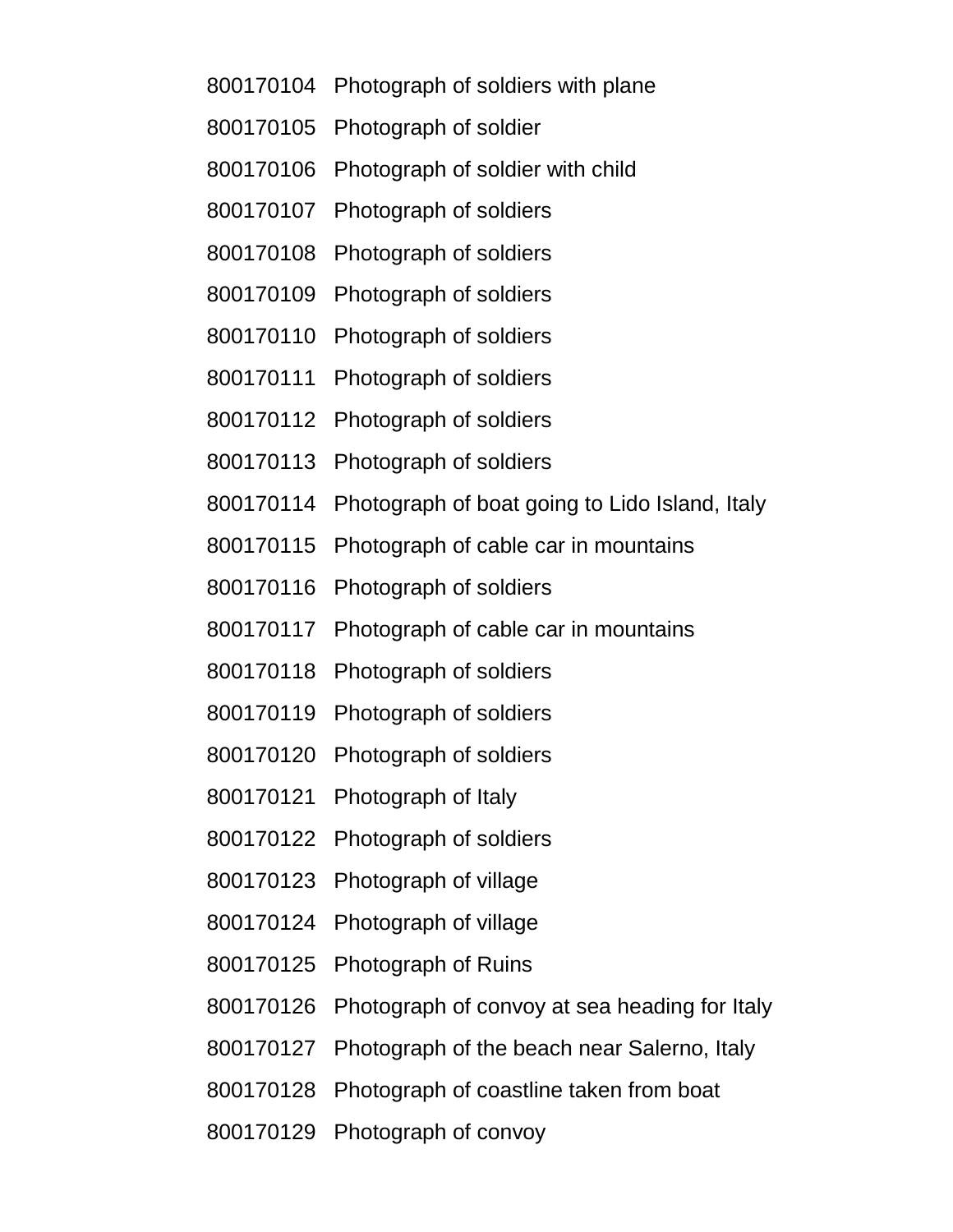| 800170130 Photograph of Private Joseph J. Glajsek |  |  |
|---------------------------------------------------|--|--|
|                                                   |  |  |

- Photograph of Private Joseph J. Glajsek
- Photograph of Private Joseph J. Glajsek
- Photograph of Private Joseph J. Glajsek
- Photograph of soldiers eating C-Rations
- Photograph of Private Joseph J. Glajsek
- Photograph of soldiers in Austria
- Photograph of soldiers
- Photograph of soldiers
- Photograph of soldiers
- Photograph of soldiers
- Photograph of band

#### **2 Miscellaneous**

- Postcard
- Permanent invitation for Fort Sheridan dances card
- Notebook
- German 100 Mark bill
- Austrian 50 Groschen bill
- One Peso bill
- Japanese 50 Yen bill
- Japanese 50 Yen bill
- German 1 Mark bill
- German 1 Mark bill
- German 1 Mark bill
- German 1 Mark bill
- German 2 Mark bill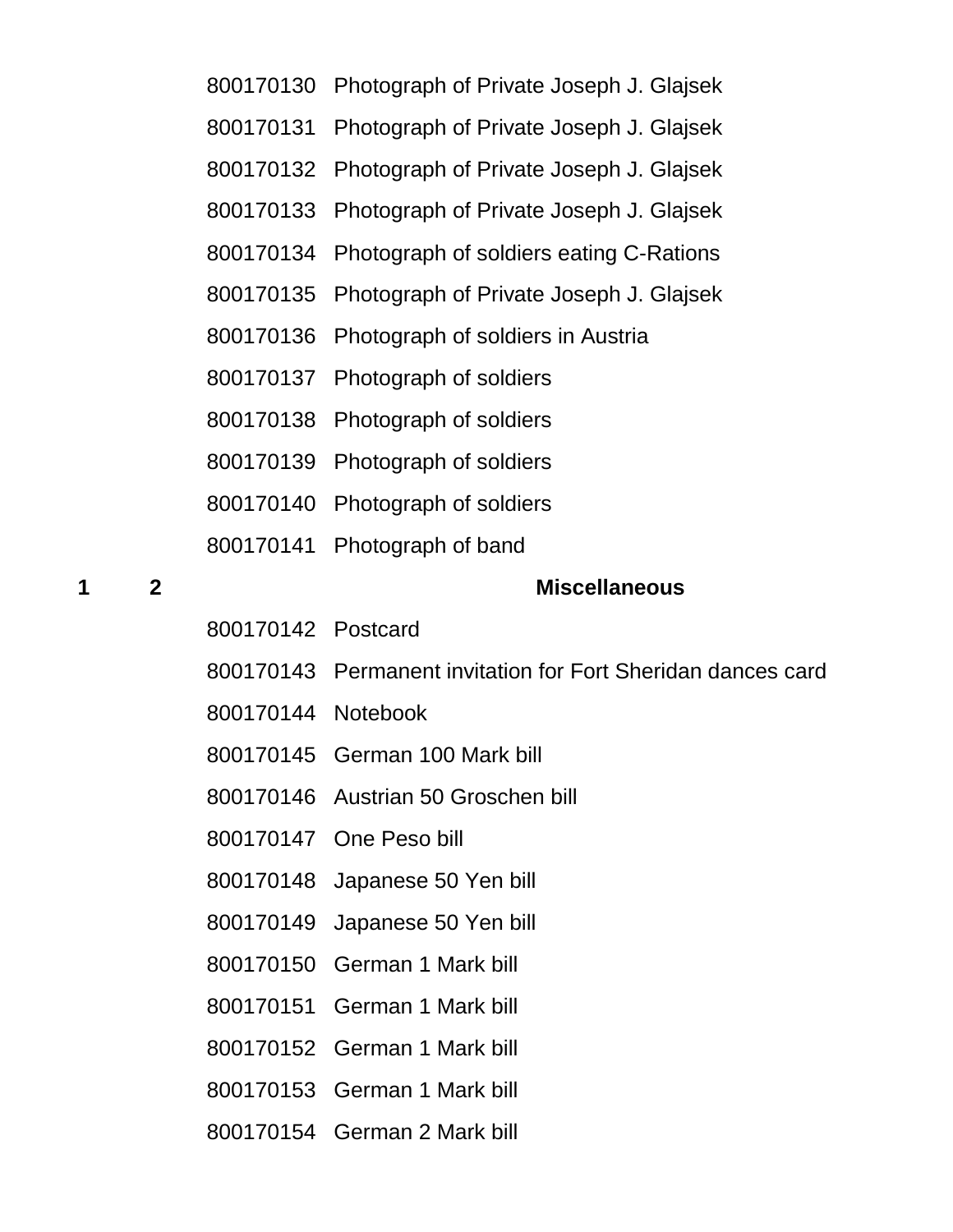|   |           |           | 800170155 German 1 Mark bill                                 |
|---|-----------|-----------|--------------------------------------------------------------|
|   |           |           | 800170156 German 1 Mark bill                                 |
|   |           |           | 800170157 Austrian 1 Krone bill                              |
|   |           |           | 800170158 Japanese 10 Yen bill                               |
|   |           |           | 800170159 War Ration Book No. 3                              |
|   |           |           | 800170160 Notice of Classification Card                      |
| 1 | 3         |           | <b>Correspondence</b>                                        |
|   |           |           | 800170161 Letter from the Consulate General of Germany       |
|   |           |           | 800170162 Letter to Joseph J. Glajsek from Reinhard Hardegen |
|   |           | 800170163 | Correspondence from Action Line, inquiry on Julius<br>Schaub |
| 1 | 4         |           | <b>Oversized Photographs</b>                                 |
|   |           |           | 800170164 Photograph of woman                                |
|   |           | 800170165 | Photograph of Joseph Goebbels and family with<br>signature   |
| 1 | 5         |           | <b>Photo Albums</b>                                          |
|   | page      |           | 800170166 Photos of training                                 |
|   | page<br>2 |           | 800170167 Photos of training and loose photographs           |
|   | page<br>3 |           | 800170168 Photos of training                                 |
|   | page<br>4 |           | 800170169 Photos of training                                 |
|   | page<br>5 |           | 800170170 Photos of training                                 |
|   | page<br>6 |           | 800170171 Photos of training                                 |
|   |           |           |                                                              |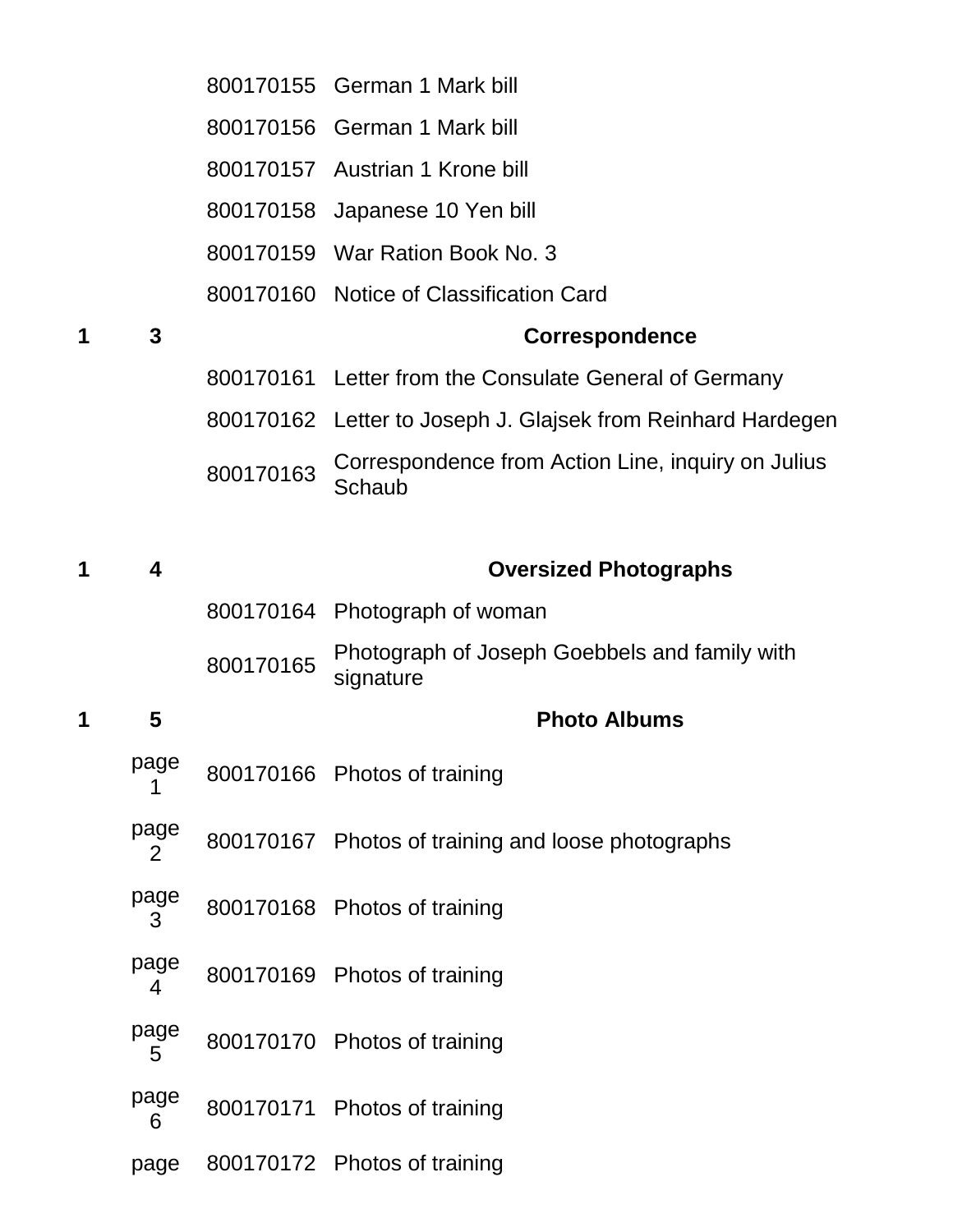| 7          |                                                        |
|------------|--------------------------------------------------------|
| page<br>8  | 800170173 Photos of training and loose photographs     |
| page<br>1  | 800170174 Map of Italian Campaign and foreign currency |
| page<br>2  | 800170175 Photos of training                           |
| page<br>3  | 800170176 Photos of training                           |
| page<br>4  | 800170177 Photos of training                           |
| page<br>5  | 800170178 Photos of North Africa                       |
| page<br>6  | 800170179 Photos of North Africa                       |
| page<br>7  | 800170180 Photos of North Africa                       |
| page<br>8  | 800170181 Photos of Italy                              |
| page<br>9  | 800170182 Photos of Italy                              |
| page<br>10 | 800170183 Photos of Mt. Vesuvius                       |
| page<br>11 | 800170184 Photos of Italy                              |
| page<br>12 | 800170185 Photos of Italy                              |
| page<br>13 | 800170186 Photos of Italy                              |
| page<br>14 | 800170187 Photos of Rome                               |
| page<br>15 | 800170188 Photos of Rome                               |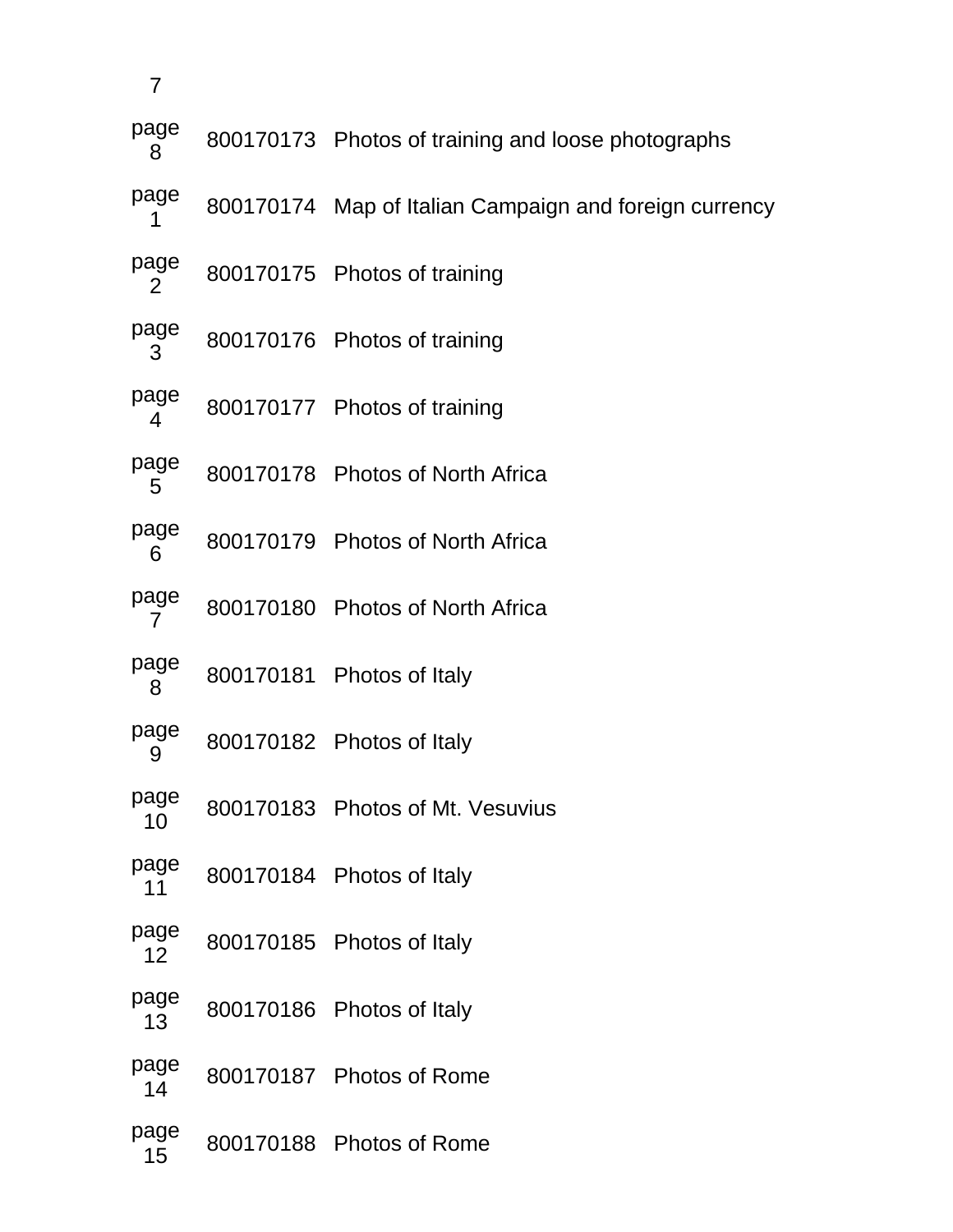| page<br>16 | 800170189 Photos of Rome                                  |
|------------|-----------------------------------------------------------|
| page<br>17 | 800170190 Photos of Rome                                  |
| page<br>18 | 800170191 Photos of Secretary of War's visit to the front |
| page<br>19 | 800170192 Photos of Italy                                 |
| page<br>20 | 800170193 Photos of Florence, Italy                       |
| page<br>21 | 800170194 Photos of Florence, Italy                       |
| page<br>22 | 800170195 Photos of Italy                                 |
| page<br>23 | 800170196 Photos of the Apennine Mountains, Italy         |
| page<br>24 | 800170197 Photos of the Apennine Mountains, Italy         |
| page<br>25 | 800170198 Photos of the Apennine Mountains, Italy         |
| page<br>26 | 800170199 Photos of the Apennine Mountains, Italy         |
| page<br>27 | 800170200 Photos of Italy                                 |
| page<br>28 | 800170201 Photos of Italy                                 |
| page<br>29 | 800170202 Photos of Venice, Italy                         |
| page<br>30 | 800170203 Photos of Italy                                 |
| page<br>31 | 800170204 Photos of Italy                                 |

page 800170205 Photos of Italy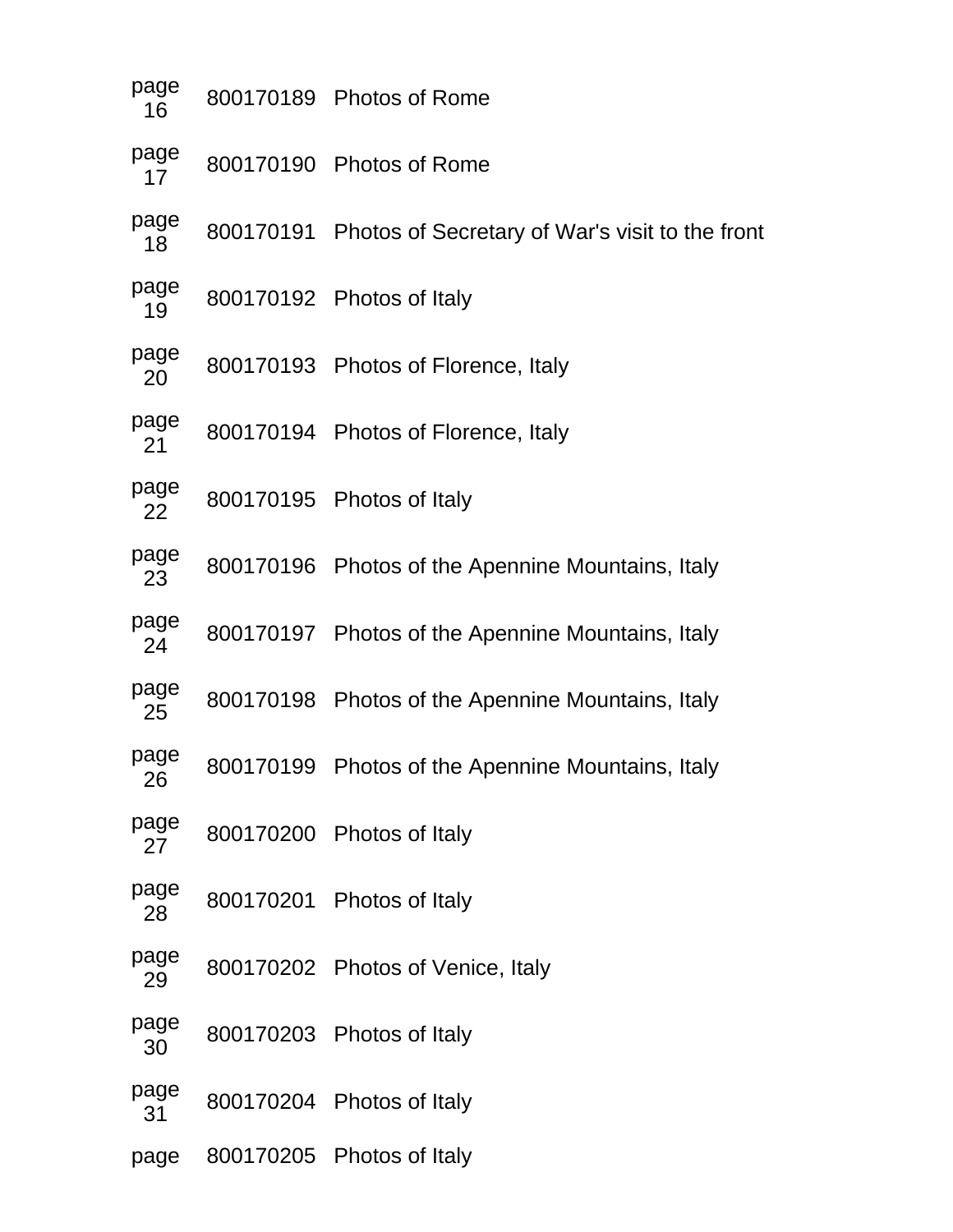| 32         |           |                                                                   |
|------------|-----------|-------------------------------------------------------------------|
| page<br>33 |           | 800170206 Photos of Austria                                       |
| page<br>34 |           | 800170207 Photos of Austria                                       |
| page<br>35 |           | 800170208 Photos of Austria                                       |
| page<br>36 |           | 800170209 Photos of Austria                                       |
| page<br>37 |           | 800170210 Photos of Austria                                       |
| page<br>38 |           | 800170211 Photos of Le Harve, France                              |
| page<br>39 | 800170212 | Photos of the George Washington arriving in Boston from<br>France |
| page<br>40 |           | 800170213 Newspaper clippings, Letter from President              |
| page<br>41 |           | 800170214 Certificate of Completion from Army Signal School       |
| page<br>42 | 800170215 | Passes                                                            |
| page<br>43 |           | 800170216 Army Newsletter                                         |
| page<br>44 |           | 800170217 Soldier's Individual Pay Records                        |
| page<br>45 |           | 800170218 Classification Cards                                    |
| page<br>46 |           | 800170219 U.S. Army Signal Corps School Certificate               |
| page<br>47 |           | 800170220 Letter regarding redeployment                           |
| page<br>48 |           | 800170221 Manual for reintegration to civilian life               |